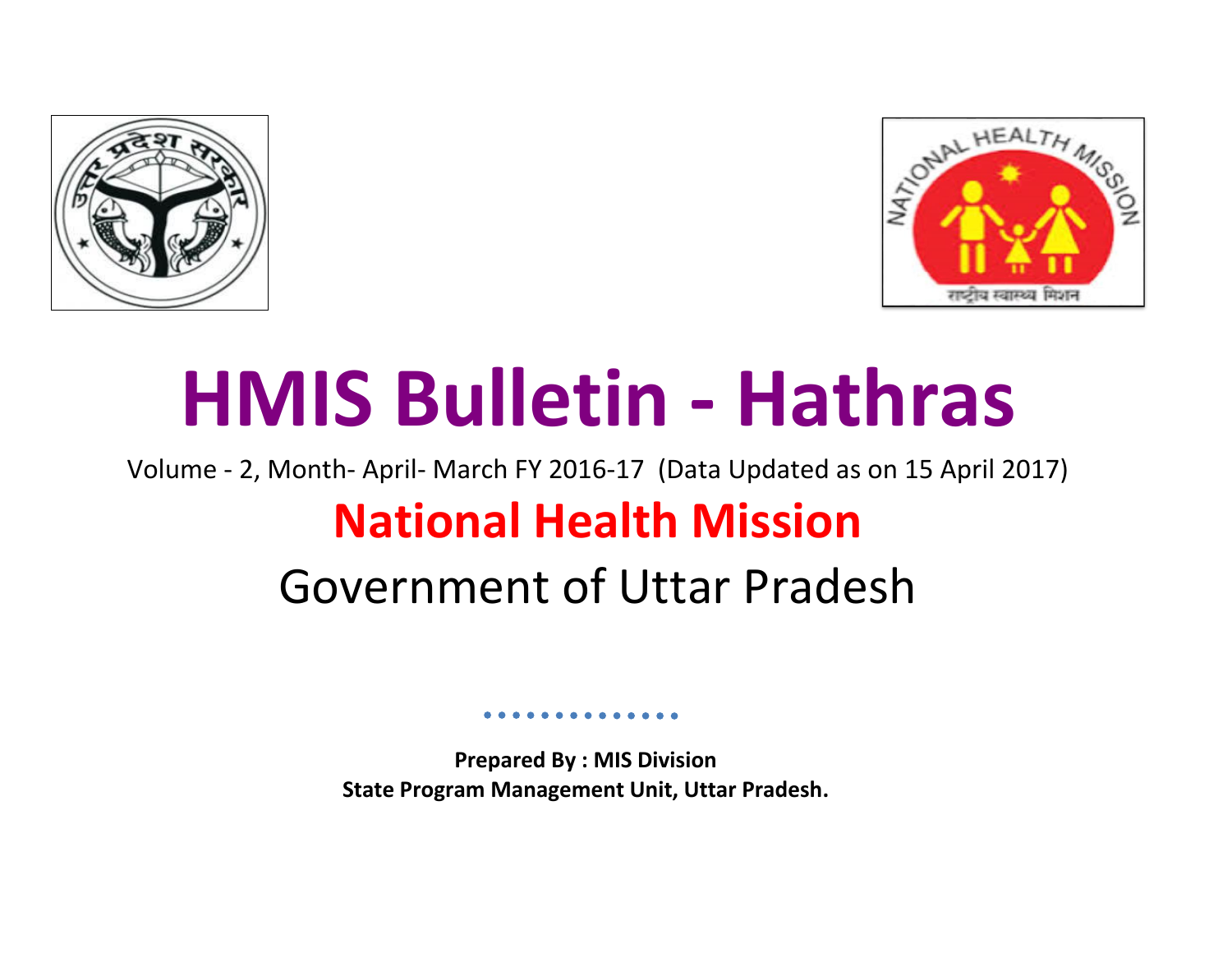## **HMIS (National Health Mission Bulletin) April- March 2016-17 Hathras - Uttar Pradesh**

| S. No                   | <b>Sections</b>                              |
|-------------------------|----------------------------------------------|
|                         | <b>District Profile</b>                      |
| $\overline{2}$          | <b>District Summary sheet</b>                |
| $\mathbf{3}$            | <b>MCTS</b> status                           |
| $\overline{\mathbf{4}}$ | <b>HMIS Data Reporting Status</b>            |
| 5                       | <b>Maternal Health</b>                       |
| 5.1                     | <b>Antenatal Care</b>                        |
| 5.2                     | Delivery & Postnatal care                    |
| 5.3                     | High risk preganancy                         |
| 5.4                     | <b>Obstetric Complications and C-Section</b> |
| 6                       | <b>Child health</b>                          |
| 6.1                     | Live Births & New Born Care                  |
| 6.2                     | <b>Child Immunization</b>                    |
| $\overline{7}$          | <b>Reproductive Health</b>                   |
| 8                       | <b>Indicators and Estimations</b>            |
| 8.1                     | <b>List of Indicators covered</b>            |
| 8.2                     | <b>Estimation sheet</b>                      |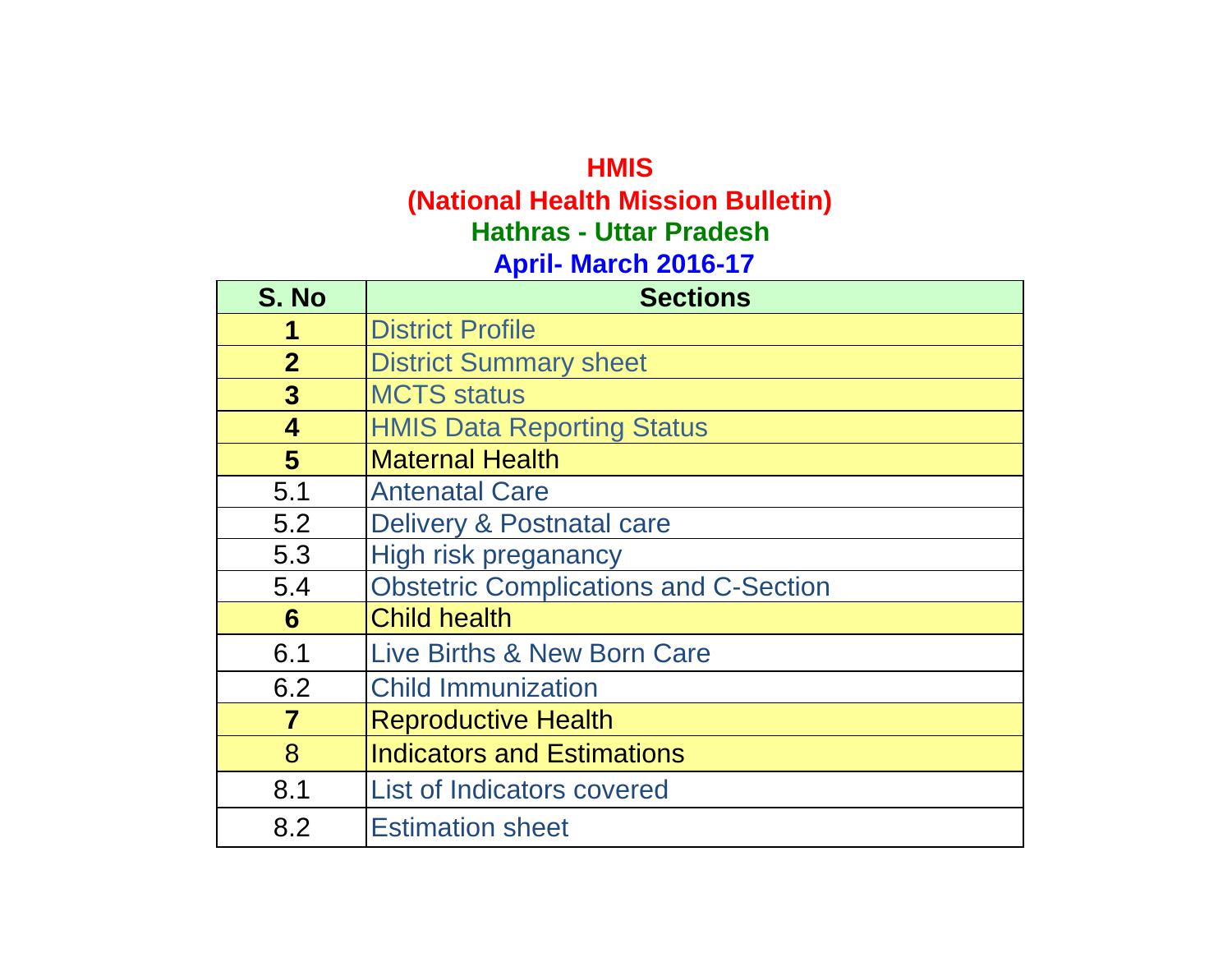

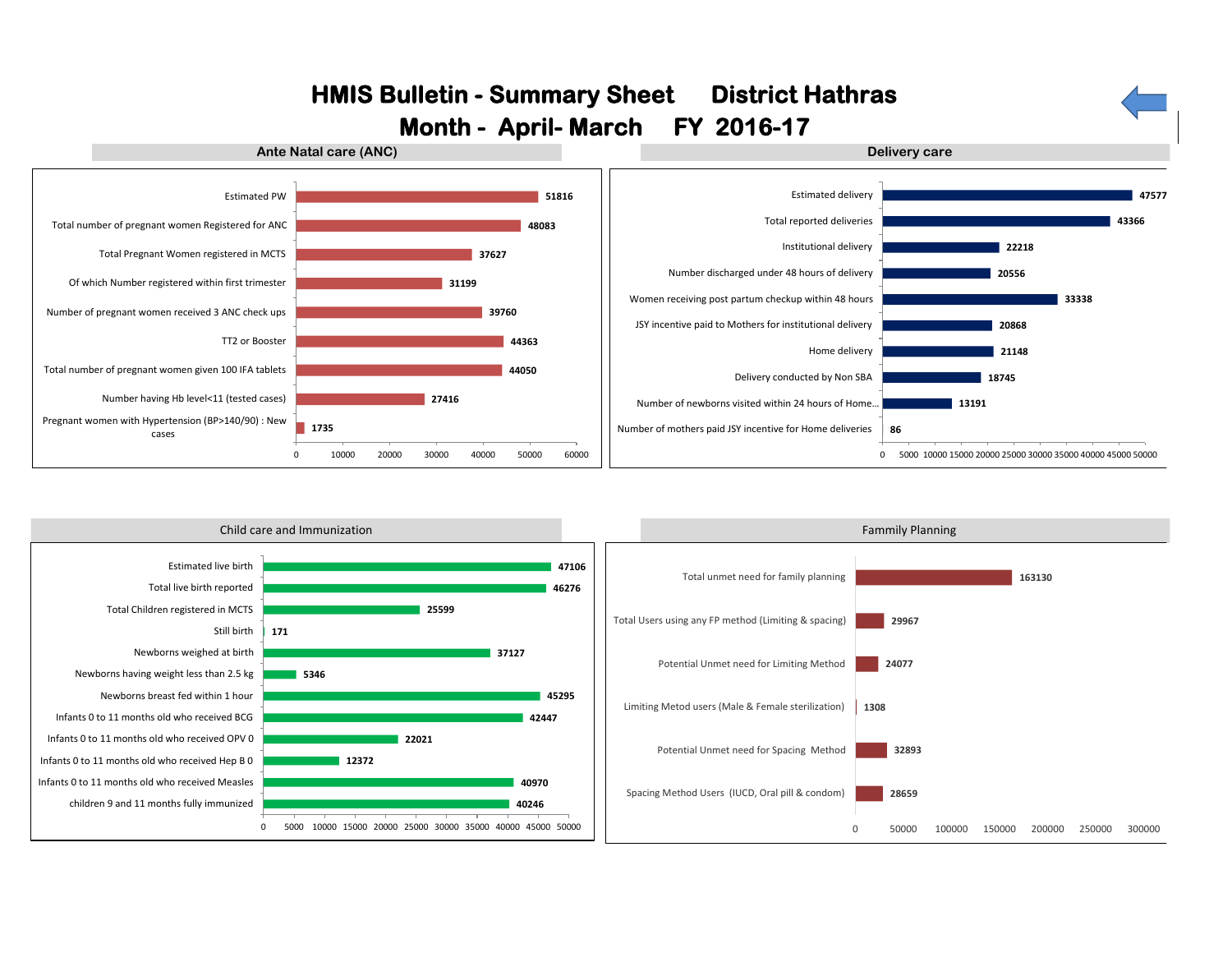## **HMIS Bulletin - Summary Sheet District Hathras Month - April- March FY 2016-17**

## **Maternal health:**

- ANC registration and 3 ANC Checkup reported in HMIS is more than the AHS 12-13 Data
- DHQ,Mursan,Sikandra Rao and Sasni block TT2 or Booster reported more than District .
- Hasayan and Maho block PW Registration with in 1st trimester is very low as compare to other block. Need to be focus.
- DHQ block ANC registration reported more than Estimation.
- All block 3 ANC Checkups reported in HMIS is more than AHS 12-13 data.
- 45 % Home Deliveries reported in HMIS out of Total Deliveries reported.
- 9 % Deliveries is missing against estimated deliveries. HMIS Reported data need to recheck
- Most of the block Home Delivery > Institutional Delivery. Need to focus on Institutional Delivery.
- Sadabad and Sasni block JSY incentive paid to Mothers is more against Deliveries conducted at facility .
- Sahpau block Missing Delivery is 54% . Need to be focus
- 92 % of delivered women discharged within 48 hours .
- Maho Block delivered women discharged within 48 hours reporting is 0 . Data need to recheck
- Sikandra Rao and DHQ Block Deliveries reported in HMIS more than estimation. HMIS Reported data need to recheck
- Most of the block JSY incentive paid to mothers are almost 100% or more than 100 % except DHQ and Maho .Data need to be recheck
- Case identified of severely anemic PW is very low, it need to focus at Facility level.
- High risk pregnant women not reported at SC level in HMIS portal.
- Two block Namly Hasayan and Sikandra Rao Block severe anaemia (Hb<7) treated at institution reported is zero . Need to be focus.
- Two block Not reported Hypertansive PW on HMIS Portal. Need to be focus.
- Identification of New PW with Hypertension (BP> 140/90) not reported at DH, PHC and SC level.
- Most of the block reported HIgh Risk PW in HMIS Portal but MCTS portal shows only 7% reported. Need to Focus on updating HRP on MCTS portal.
- DHQ block PW <11 HB level is more than PW registration . Data need to be rechack
- Only 2% of PW with complication attended at facility reported in Hathras District. Need to identify and report on HMIS Portal
- Complication treatement not recived by block for PW. Data need to be recheck.
- 6 out of the 8 block not reported attended PW comes with complication on HMIS portal Up to March 17
- DHQ Block C Section % is High . Data need to be recheck.

### **Child Health:**

- 98 % Breast fed within 1 Hours of births are reported in HMIS is more than AHS 12-13 Data.
- "Total Deliveries is =< Live birth + Still Birth" but Sikandra Rao,Sadabad and Sahpau block Not follow this validation rule. Need to be focus in Block Validation committee at Block level.
- Newborn weighed at birth reported in HMIS portal is double than AHS 2012-13
- Mursan Block weight at Birth reported More than live Birth.
- Newborn weighed at birth need to be focus at Sub Center level because less than 70 % Newborn weighed at birth .
- Sadabad block still birth not reported in HMIS Portal up to March 2017 . Data need to be rechack.

### **Immunization**

- Number of live birth and BCG given not corresponding in most of the block as per the table.
- BCG, OPV 0, Hep B 0 Doses are given at birth time but reporting shows all three are not given at the time at SC level, it is showing service gap at facility and need focus Monitoring.
- "No. of infants (0-11 months old)immunized for measles >= No. of infants(9-11 months old) fully immunized " but Hasayan block reporting fully immunization infants 0 to 11 month is more than measles given to infants 0 to 11 months old. Data need to be chack
- 
- Need to be foucs at PHC level regarding Birth Doses.
- Sadabad block Fully immunization and Measles Coverage is low other than Block.
- Hasayan Block Hep B0 child not reported in HMIS up to March-17. Data need to recheck
- Mursan Block Measles and Fully immunization children reported more then Estimeted live birth. Data need to recheck.
- Hasayan, Maho and Sasni block measles and fully Immunization data is equal. Data Need to Recheak

## **Family Planning**

- Two block not reported limiting Family planning Method cases in HMIS portal .
- Sadabad and Sikandra Rao block family planning achivement is very low. Need to be focus.
- Sadabad Block IUCD insertion is Very less reporting on HMIS Portal. Need to be focus
- Sikandra Rao block Oral Pills Users very less reported in HMIS Portal up to March 2017. Focus to improve.
- DHQ and Hasayan Block Condom User very low as compare to Other block. Focus to Improve.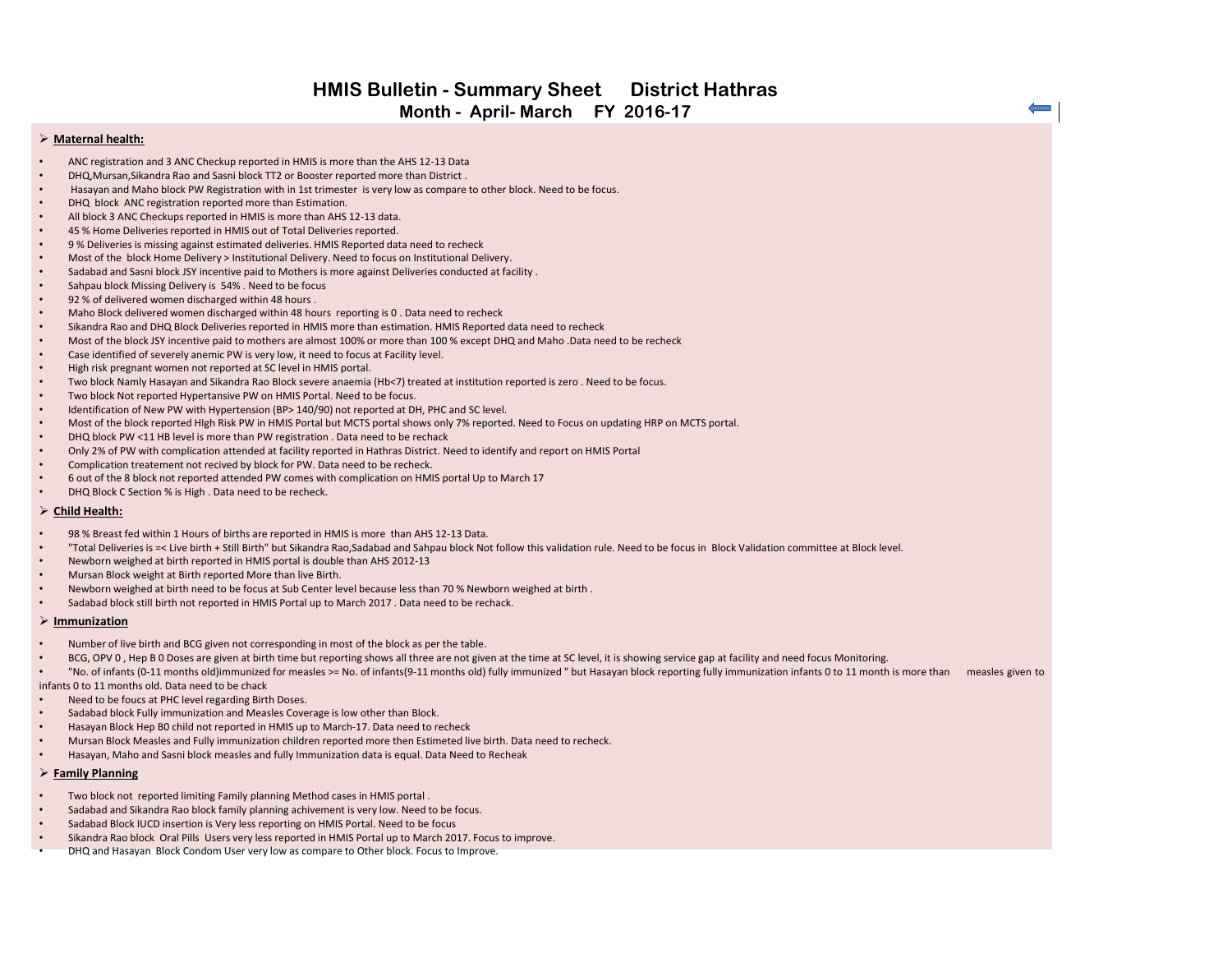## **- MCTS Status on crititical indicator as on 1st April 2017 Hathras**

## **Registration and Updation**



| <b>Block</b>       | $%$ of<br><b>Mother</b><br>Registratio<br>n-HMIS | $%$ of<br><b>Mother</b><br>Registratio<br>n-MCTS | $%$ of<br><b>Children</b><br><b>Registration-</b><br><b>HMIS</b> | % of Children<br>Registration-<br><b>MCTS</b> | % PW received 3<br><b>ANCs against PW</b><br><b>Estimated in FY</b><br>2015-16 | % PW delivered<br>against PW PW<br><b>Estimated in FY</b><br>2015-16 | % children received<br>full immunization<br>against children<br><b>Esimated In FY 2015-1</b><br>16 | % HRP<br>against PW<br>registered in<br>2016-17 |
|--------------------|--------------------------------------------------|--------------------------------------------------|------------------------------------------------------------------|-----------------------------------------------|--------------------------------------------------------------------------------|----------------------------------------------------------------------|----------------------------------------------------------------------------------------------------|-------------------------------------------------|
| dha                | 137                                              | 82                                               | 253                                                              | 55                                            | $\Omega$                                                                       | $\Omega$                                                             | 21                                                                                                 | $\mathbf 0$                                     |
| Hasayan            | 85                                               | 74                                               | 79                                                               | 51                                            | 20                                                                             | 81                                                                   | 67                                                                                                 | 5.                                              |
| Maho               | 82                                               | 75                                               | 76                                                               | 64                                            | 11                                                                             | 7.                                                                   | 55                                                                                                 | 8                                               |
| Mursan             | 94                                               | 69                                               | 70                                                               | 53                                            | 13                                                                             | 3.                                                                   | 46                                                                                                 | 8                                               |
| Sadabad            | 93                                               | 71                                               | 83                                                               | 63                                            | 27                                                                             | 24                                                                   | 85                                                                                                 | 5                                               |
| Sahpau             | 92                                               | 74                                               | 89                                                               | 51                                            | 11                                                                             |                                                                      | 53                                                                                                 | 9                                               |
| Sasni              | 91                                               | 75                                               | 93                                                               | 56                                            | 26                                                                             | 9                                                                    | 62                                                                                                 |                                                 |
| Sikandra Rao       | 91                                               | 66                                               | 117                                                              | 41                                            | 3.                                                                             | $\overline{2}$                                                       | 44                                                                                                 | 12                                              |
| <b>Grand Total</b> | 93                                               | 73                                               | 98                                                               | 54                                            | 14                                                                             | 8                                                                    | 55                                                                                                 |                                                 |





More than 100 % Between 80 - 100 % Between 50 - 80 % Less than 50 %

- Mother Registration is improved from April (13%) to March(73%)
- Poor Performning Blocks in Mother registration are Sikandra Rao and Mursan.
- Poor Performning Blocks in Child registration are Sasni, Mursan, Sikandra Rao and Hasayan.
- Child registration on HMIS and MCTS is very huge diffrance 54 % shows on MCTS portal and HMIS portal shows more than 98 % . Data need to be recheck on HMIS portal
- Child registrtion is very poor only 54 %. Need to focus on daily basis monitoring for child Registration
- DHQ Block HRP not idenitfied and reported in MCTS Portal .
- Mother Services updation is very poor it is Shows ANC 1st is 82 % and ANC 3rd is only 14 %. it is 68% ANC are services gaps.

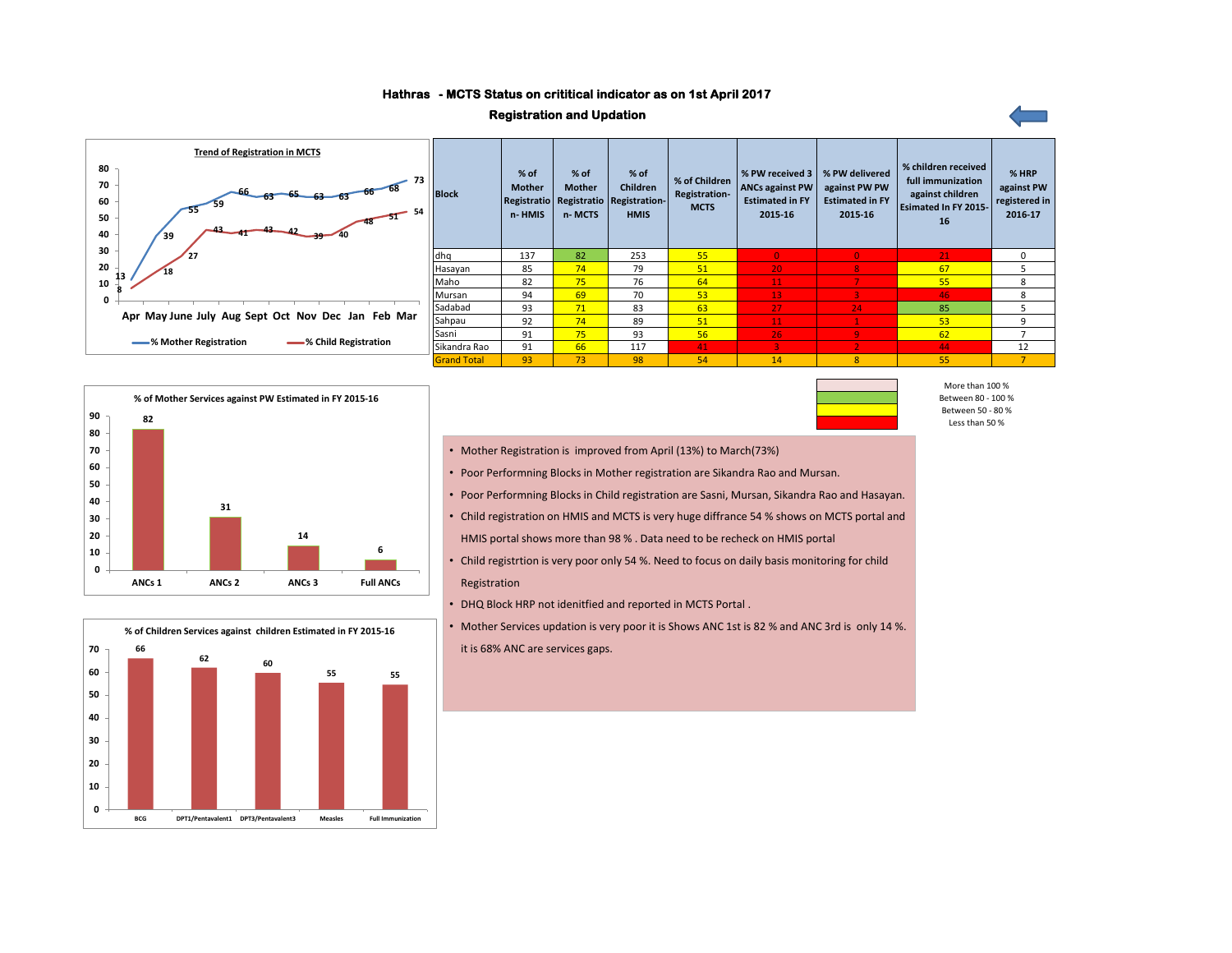| District Hathras - Percentage of facilities reported in HMIS by Month FY 2016-17 |                                          |        |          |          |          |                                                                           |          |               |               |               |          |        |          |
|----------------------------------------------------------------------------------|------------------------------------------|--------|----------|----------|----------|---------------------------------------------------------------------------|----------|---------------|---------------|---------------|----------|--------|----------|
| <b>Block</b>                                                                     | <b>Total No. of</b><br><b>Facilities</b> | Apr-16 | $May-16$ | $Jun-16$ | $Jul-16$ | Aug-16                                                                    | $Sep-16$ | <b>Oct-16</b> | <b>Nov-16</b> | <b>Dec-16</b> | $Jan-17$ | Feb-17 | $Mar-17$ |
| dhq                                                                              | 14                                       | 100    | 100      | 100      | 100      | 100                                                                       | 100      | 100           | 100           | 100           | 86       | 100    | 100      |
| Hasayan                                                                          | 33                                       | 100    | 100      | 100      | 100      | 100                                                                       | 100      | 100           | 100           | 100           | 100      | 100    | 100      |
| Maho                                                                             | 32                                       | 100    | 100      | 100      | 100      | 100                                                                       | 100      | 100           | 100           | 100           | 100      | 100    | 100      |
| Mursan                                                                           | 32                                       | 100    | 100      | 100      | 100      | 100                                                                       | 100      | 100           | 100           | 100           | 100      | 100    | 100      |
| Sadabad                                                                          | 41                                       | 100    | 100      | 100      | 100      | 100                                                                       | 100      | 100           | 98            | 100           | 100      | 100    | 98       |
| Sahpau                                                                           | 22                                       | 100    | 100      | 100      | 100      | 100                                                                       | 100      | 100           | 95            | 100           | 100      | 100    | 100      |
| Sasni                                                                            | 36                                       | 100    | 100      | 100      | 100      | 100                                                                       | 100      | 100           | 100           | 100           | 100      | 100    | 100      |
| Sikandra Rao                                                                     | 30                                       | 100    | 100      | 100      | 100      | 100                                                                       | 100      | 100           | 100           | 100           | 100      | 100    | 100      |
| <b>Grand Total</b>                                                               | 240<br>$1 - 1$ $1 - 1$                   | 100    | 100      | 100      | 100      | 100<br>Descended footbates and leaders are accelerated that a to the AIC. | 100      | 100           | 99            | 100           | 99       | 100    | 100      |

Less than 100% Reported facilities are less than number of facilities in HMIS

More than  $100\%$  Reported facilities are greater than number of facilities in HMIS



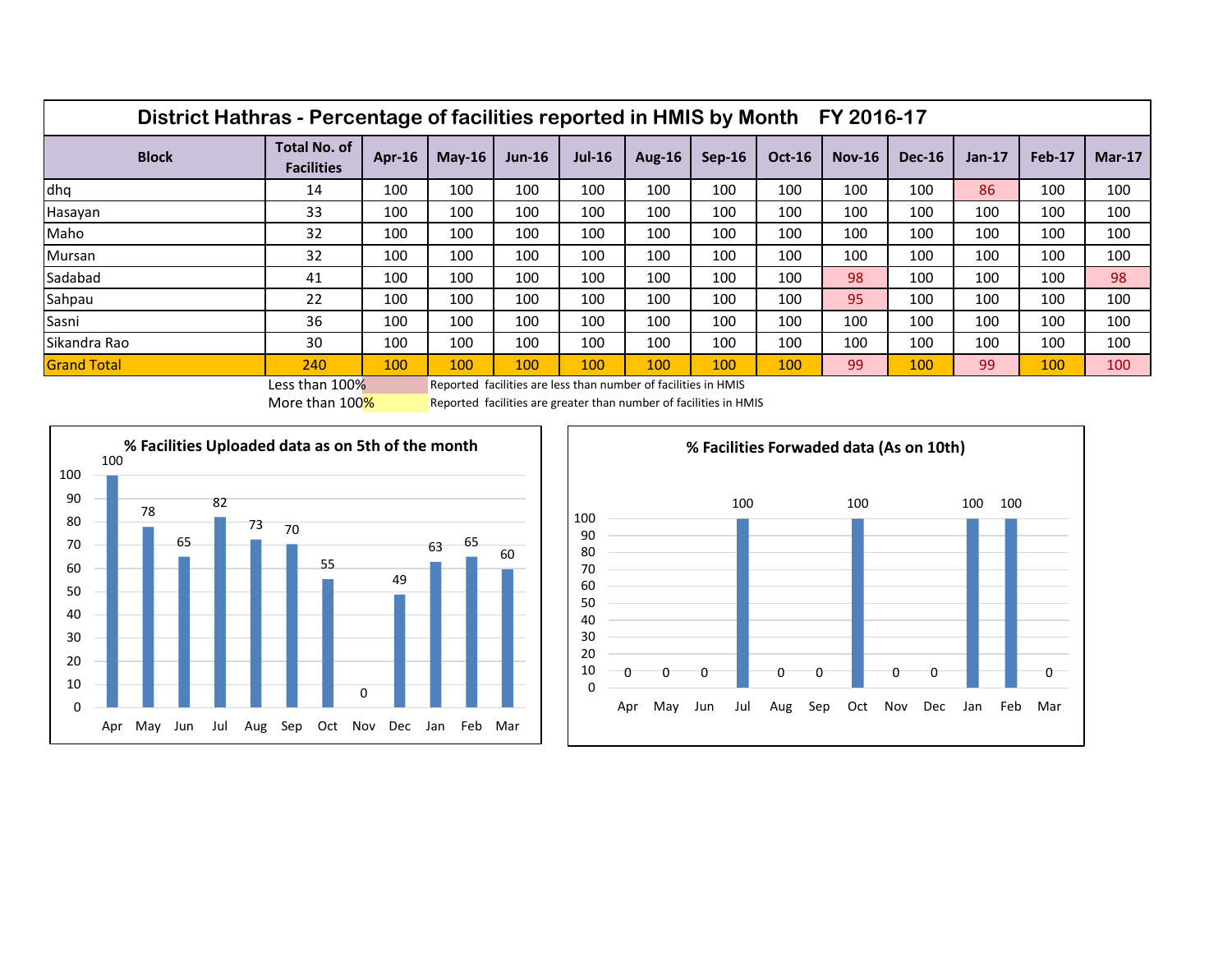## **ANC Services Trend, Distribution and progress District Hathras - ANC Services Reported in HMIS upto April- March FY 2016-17**









## **Gaps in ANC Registration :**

- 1. ANC registration and 3 ANC Checkup reported in HMIS is more than the AHS 12-13 Data
- 2. DHQ,Mursan,Sikandra Rao and Sasni block TT2 or Booster reported more than District .
- 3. Hasayan and Maho block PW Registration with in 1st trimester is very low as compare to other block. Need to be focus.
- 4. DHQ block ANC registration reported more than Estimation.
- 5. All block 3 ANC Checkups reported in HMIS is more than AHS 12-13 data.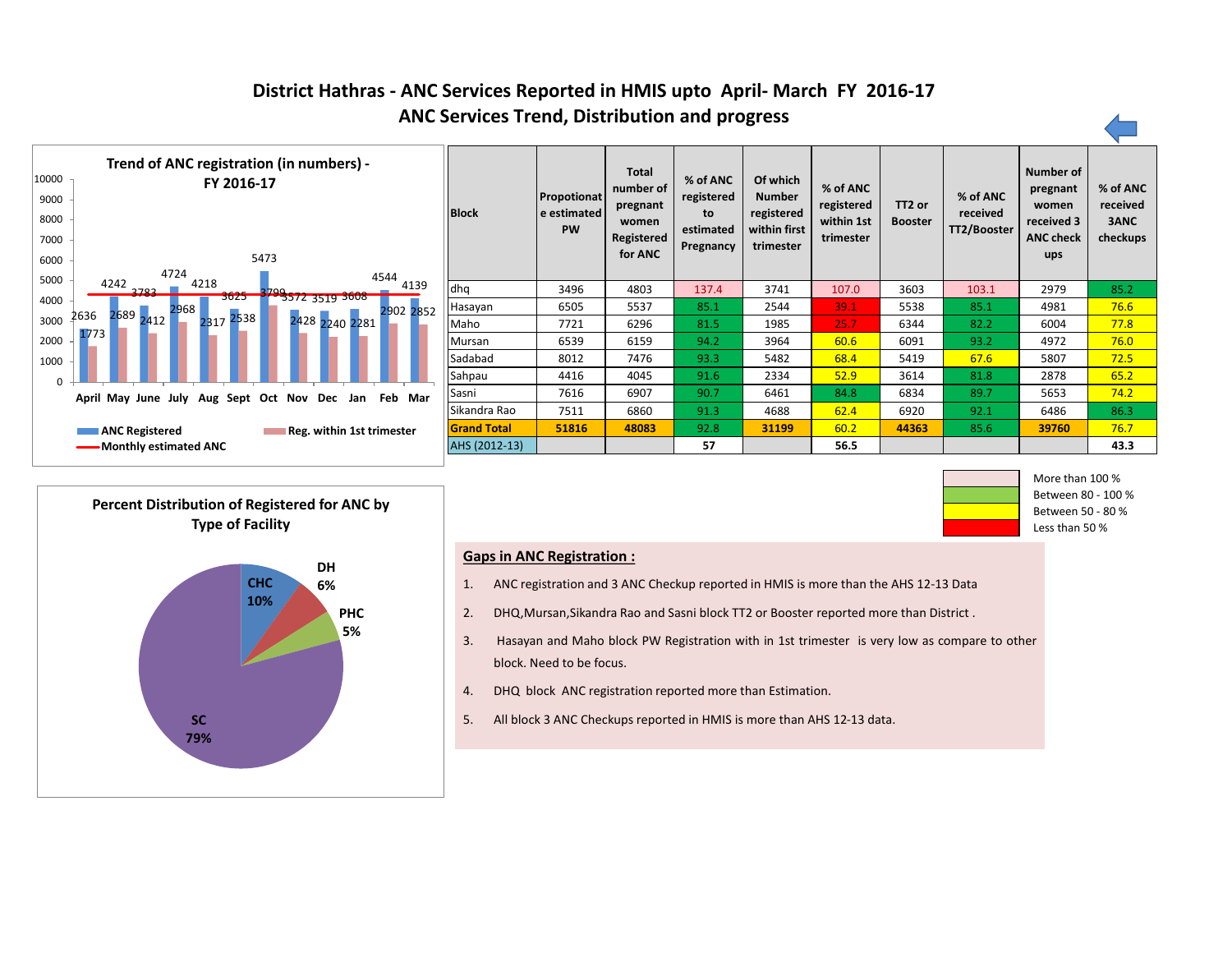## **District Hathras - Delivery Services Reported in HMIS upto April- March FY 2016-17 Delivery Services Trend, Distribution and progress**

 $\overline{v}$ 



| <b>Block</b>       | stimated<br>deliveries<br>ய<br>Propotionate | Home<br>Deliveries<br>Ó<br>number<br>Total | ä<br>ucted<br>ਠ<br>facility<br>ខ<br><b>Deliveries</b> | <b>Total</b><br>number of<br><b>Deliveries</b><br>(Home+Inst<br>itution) | % delivery<br>reported | $%$ of<br>delivery<br>missed in<br>reporting | $%$ of<br><i>institution</i><br>al<br>deliveries<br>among<br>reported<br>delivery | $%$ of<br>institution<br>al<br>deliveries<br>among<br>estimated<br>delivery | Of which<br><b>Number</b><br>discharge<br>d under<br>48 hours<br>of<br>delivery | $%$ of<br>delivered<br>women<br>discharge<br>d within<br>48 hours | <b>JSY</b><br>incentive<br>paid to<br><b>Mothers</b> | % of JSY<br>incentive<br>paid to<br>mothers |
|--------------------|---------------------------------------------|--------------------------------------------|-------------------------------------------------------|--------------------------------------------------------------------------|------------------------|----------------------------------------------|-----------------------------------------------------------------------------------|-----------------------------------------------------------------------------|---------------------------------------------------------------------------------|-------------------------------------------------------------------|------------------------------------------------------|---------------------------------------------|
| dhq                | 3210                                        | $\Omega$                                   | 8032                                                  | 8032                                                                     | 250.2                  | $-150$                                       | 100.0                                                                             | 250.2                                                                       | 7774                                                                            | 96.8                                                              | 5168                                                 | 64.3                                        |
| Hasayan            | 5973                                        | 1895                                       | 2822                                                  | 4717                                                                     | 79.0                   | 21                                           | 59.8                                                                              | 47.2                                                                        | 2822                                                                            | 100.0                                                             | 2822                                                 | 100.0                                       |
| Maho               | 7089                                        | 3994                                       | 1346                                                  | 5340                                                                     | 75.3                   | 25                                           | 25.2                                                                              | 19.0                                                                        | $\Omega$                                                                        | 0.0                                                               | 1083                                                 | 80.5                                        |
| Mursan             | 6004                                        | 2435                                       | 1695                                                  | 4130                                                                     | 68.8                   | 31                                           | 41.0                                                                              | 28.2                                                                        | 1679                                                                            | 99.1                                                              | 1695                                                 | 100.0                                       |
| Sadabad            | 7356                                        | 2115                                       | 2484                                                  | 4599                                                                     | 62.5                   | 37                                           | 54.0                                                                              | 33.8                                                                        | 2495                                                                            | 100.4                                                             | 2513                                                 | 101.2                                       |
| Sahpau             | 4055                                        | 1487                                       | 574                                                   | 2061                                                                     | 50.8                   | 49                                           | 27.9                                                                              | 14.2                                                                        | 521                                                                             | 90.8                                                              | 551                                                  | 96.0                                        |
| Sasni              | 6993                                        | 3351                                       | 3064                                                  | 6415                                                                     | 91.7                   | 8                                            | 47.8                                                                              | 43.8                                                                        | 3064                                                                            | 100.0                                                             | 4835                                                 | 157.8                                       |
| Sikandra Rao       | 6897                                        | 5871                                       | 2201                                                  | 8072                                                                     | 117.0                  | $-17$                                        | 27.3                                                                              | 31.9                                                                        | 2201                                                                            | 100.0                                                             | 2201                                                 | 100.0                                       |
| <b>Grand Total</b> | 47577                                       | 21148                                      | 22218                                                 | 43366                                                                    | 91.1                   | 8.9                                          | 51.2                                                                              | 46.7                                                                        | 20556                                                                           | 92.5                                                              | 20868                                                | 93.9                                        |
| AHS (2012-13)      |                                             |                                            |                                                       |                                                                          |                        |                                              | 61.7                                                                              |                                                                             |                                                                                 |                                                                   |                                                      | 68                                          |



- 1. 45 % Home Deliveries reported in HMIS out of Total Deliveries reported.
- 2. 9 % Deliveries is missing against estimated deliveries. HMIS Reported data need to recheck
- 3. Most of the block Home Delivery > Institutional Delivery. Need to focus on Institutional Delivery.
- 4. Sadabad and Sasni block JSY incentive paid to Mothers is more against Deliveries conducted at facility .
- 5. Sahpau block Missing Delivery is 54% . Need to be focus
- 6. 92 % of delivered women discharged within 48 hours .
- 7. Maho Block delivered women discharged within 48 hours reporting is 0 . Data need to recheck
- 8. Sikandra Rao and DHQ Block Deliveries reported in HMIS more than estimation. HMIS Reported data need to recheck
- 9. Most of the block JSY incentive paid to mothers are almost 100% or more than 100 % except DHQ and Maho .Data need to be recheck



More than 100 %

| Discharged under 48 hours |    |  |  |  |  |  |  |
|---------------------------|----|--|--|--|--|--|--|
| $\leq$ =50, $\leq$ =10    | ۷q |  |  |  |  |  |  |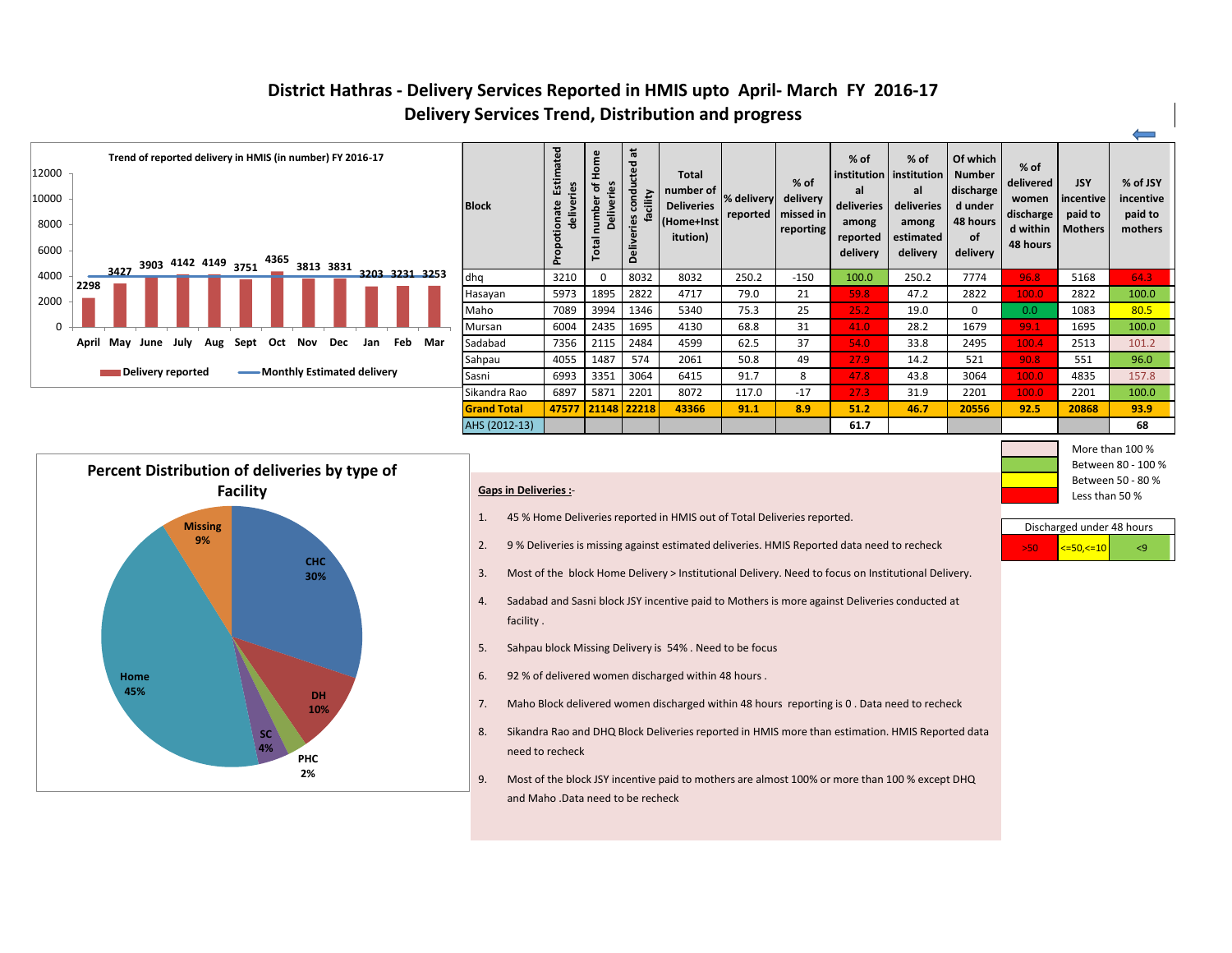## **High risk PW reporting Trend, Distribution and progress District Hathras - High Risk Pregnancies Services Reported in HMIS upto April- March FY 2016-17**



| <b>Block</b>       | <b>Total</b><br>number of<br>pregnant<br>women<br>Registered<br>for ANC | <b>Number</b><br>having Hb<br>level<11<br>(tested<br>cases) | $%$ of<br>having<br><b>Hb</b> level<br>$11$ | <b>Number</b><br>having severe<br>anaemia<br>(Hb<7)<br>treated at<br>institution | % of severe<br>(Hb < 7)<br>anemia<br>treated rate<br>at institution | Pregnant<br>women with<br><b>Hypertension</b><br>$(BP>140/90)$ :<br><b>New cases</b> | % of PW with<br>hypertension |
|--------------------|-------------------------------------------------------------------------|-------------------------------------------------------------|---------------------------------------------|----------------------------------------------------------------------------------|---------------------------------------------------------------------|--------------------------------------------------------------------------------------|------------------------------|
| dhq                | 4803                                                                    | 18488                                                       | 284.2                                       | 243                                                                              | 5.1                                                                 | 279                                                                                  | 4.3                          |
| Hasayan            | 5537                                                                    | 908                                                         | 14.0                                        | 0                                                                                | 0.0                                                                 | 678                                                                                  | 10.4                         |
| Maho               | 6296                                                                    | 3052                                                        | 39.5                                        | 98                                                                               | 1.6                                                                 | 40                                                                                   | 0.5                          |
| Mursan             | 6159                                                                    | 541                                                         | 8.3                                         | 6                                                                                | 0.1                                                                 | $\Omega$                                                                             | 0.0                          |
| Sadabad            | 7476                                                                    | 814                                                         | 10.2                                        | 119                                                                              | 1.6                                                                 | 171                                                                                  | 2.1                          |
| Sahpau             | 4045                                                                    | 781                                                         | 17.7                                        | 14                                                                               | 0.3                                                                 | 563                                                                                  | 12.7                         |
| Sasni              | 6907                                                                    | 2796                                                        | 36.7                                        | 122                                                                              | 1.8                                                                 | 4                                                                                    | 0.1                          |
| Sikandra Rao       | 6860                                                                    | 36                                                          | 0.5                                         | $\Omega$                                                                         | 0.0                                                                 | $\Omega$                                                                             | 0.0                          |
| <b>Grand Total</b> | 48083                                                                   | 27416                                                       | 52.9                                        | 602                                                                              | 1.3                                                                 | 1735                                                                                 | 3.3                          |
| AHS (2012-13)      |                                                                         |                                                             |                                             |                                                                                  |                                                                     |                                                                                      |                              |



## **Gaps in HRP :**

- 1. Case identified of severely anemic PW is very low, it need to focus at Facility level.
- 2. High risk pregnant women not reported at SC level in HMIS portal.
- 3. Two block Namly Hasayan and Sikandra Rao Block severe anaemia (Hb<7) treated at institution reported is zero . Need to be focus.
- 4. Two block Not reported Hypertansive PW on HMIS Portal. Need to be focus.
- 5. Identification of New PW with Hypertension (BP> 140/90) not reported at DH, PHC and SC level.
- 6. Most of the block reported HIgh Risk PW in HMIS Portal but MCTS portal shows only 7% reported. Need to Focus on updating HRP on MCTS portal.
- 7. DHQ block PW <11 HB level is more than PW registration . Data need to be rechack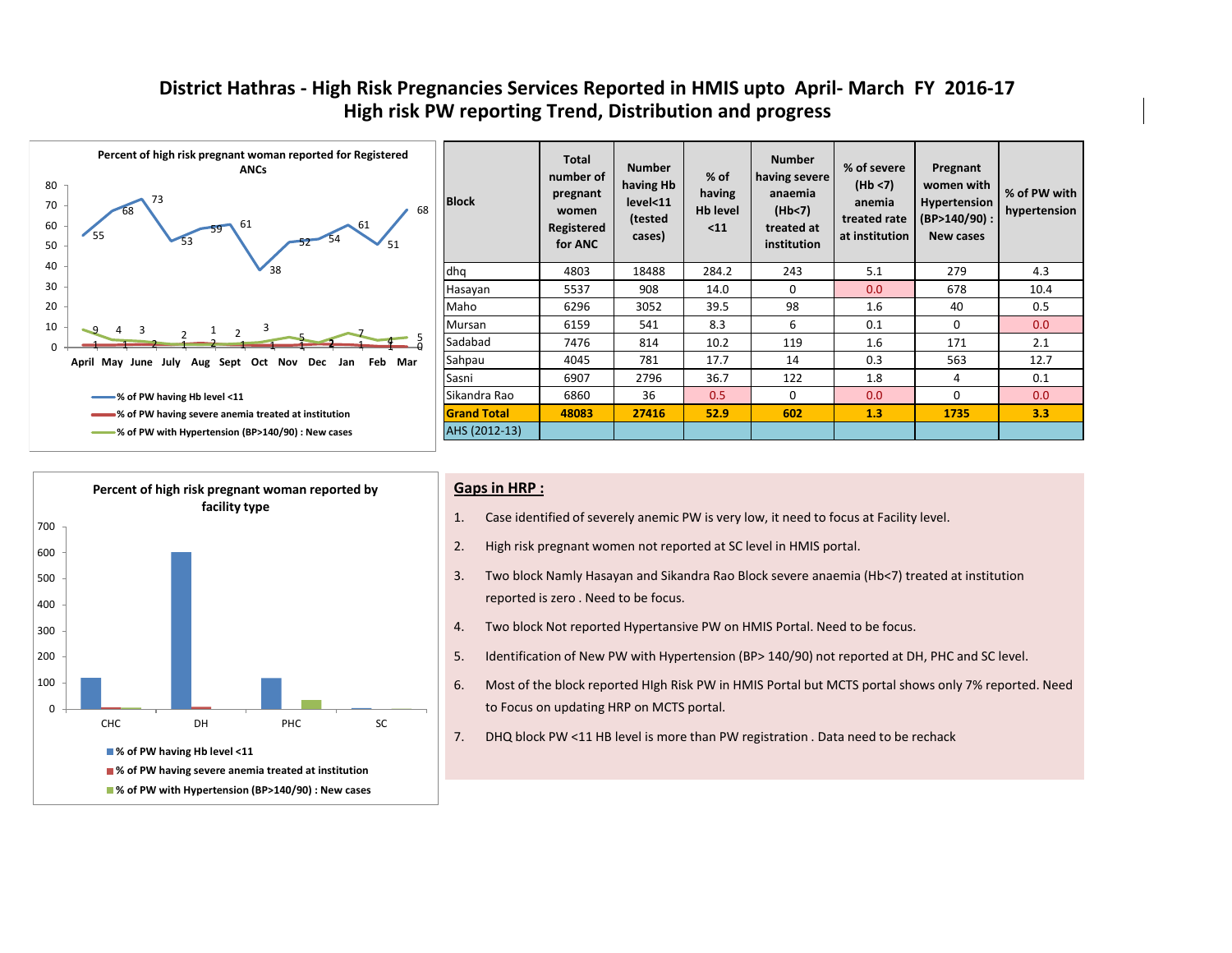## **District Hathras - Obstetric Complications and C-Section Reported in HMIS upto April- March FY 2016-17**

|        |                    |                                         | Preg. with                          |                                                                                  |          | <b>Complications Treated with</b>            |                     |                             | C- section conducted |              |              |                |                                          |
|--------|--------------------|-----------------------------------------|-------------------------------------|----------------------------------------------------------------------------------|----------|----------------------------------------------|---------------------|-----------------------------|----------------------|--------------|--------------|----------------|------------------------------------------|
| S. No. | <b>Block</b>       | <b>Institutional</b><br><b>Delivery</b> | Compl.<br>Attended at<br>facilities | % Preg. with<br>Compl.<br>Attended at  IV Antibiotics <sup>"</sup><br>facilities |          | IV<br>Antihypertens<br>ive/ Magsulph<br>Inj. | <b>IV Oxytocics</b> | <b>Blood</b><br>Transfusion | DH                   | <b>CHC</b>   | <b>PHC</b>   | <b>Others</b>  | $%$ of C-<br><b>Section</b><br>performed |
|        | Sahpau             | 574                                     | 31                                  | ר                                                                                | $\Omega$ | 0                                            | $\mathbf 0$         | $\Omega$                    | $\Omega$             | 0            | 0            | $\Omega$       | $\mathbf{0}$                             |
|        | dhq                | 8032                                    | 421                                 | 5                                                                                | 421      | 4                                            | 415                 | 31                          | 248                  | 1651         | 0            | $\Omega$       | 24                                       |
|        | Hasayan            | 2822                                    | 0                                   | $\mathbf 0$                                                                      | 0        | 0                                            | $\mathbf 0$         | $\Omega$                    | $\Omega$             | $\mathbf{0}$ | 0            | $\mathbf 0$    | $\mathbf 0$                              |
|        | Maho               | 1346                                    | $\Omega$                            | $\Omega$                                                                         | 0        | 0                                            | $\mathbf 0$         | $\Omega$                    | $\Omega$             | $\Omega$     | 0            | $\Omega$       | $\mathbf 0$                              |
|        | Mursan             | 1695                                    | 0                                   | $\Omega$                                                                         | 0        | 0                                            | $\mathbf 0$         | $\Omega$                    | $\Omega$             | $\Omega$     | 0            | $\mathbf 0$    | $\mathbf 0$                              |
| b      | Sadabad            | 2484                                    | 0                                   | $\Omega$                                                                         | $\Omega$ | $\Omega$                                     | $\Omega$            | O                           | $\Omega$             | 24           | 0            | $\Omega$       |                                          |
|        | Sasni              | 3064                                    | 0                                   | $\mathbf 0$                                                                      | 0        | 0                                            | $\mathbf 0$         | 0                           | $\Omega$             |              | 0            | $\mathbf 0$    | 0                                        |
|        | Sikandra Rao       | 2201                                    | 0                                   | $\mathbf 0$                                                                      | 0        | 0                                            | $\mathbf 0$         | $\Omega$                    | $\Omega$             | 0            | $\mathbf 0$  | $\Omega$       | 0                                        |
|        | <b>Grand Total</b> | 22218                                   | 452                                 | $\overline{2}$                                                                   | 421      | 4                                            | 415                 | 31                          | 248                  | 1676         | $\mathbf{0}$ | $\overline{0}$ | 9                                        |

## **Gaps Idenified :**

• Only 2% of PW with complication attended at facility reported in Hathras District. Need to identify and report on HMIS Portal

• Complication treatement not recived by block for PW. Data need to be recheck.

• 6 out of the 8 block not reported attended PW comes with complication on HMIS portal Up to March 17

• DHQ Block C Section % is High . Data need to be recheck.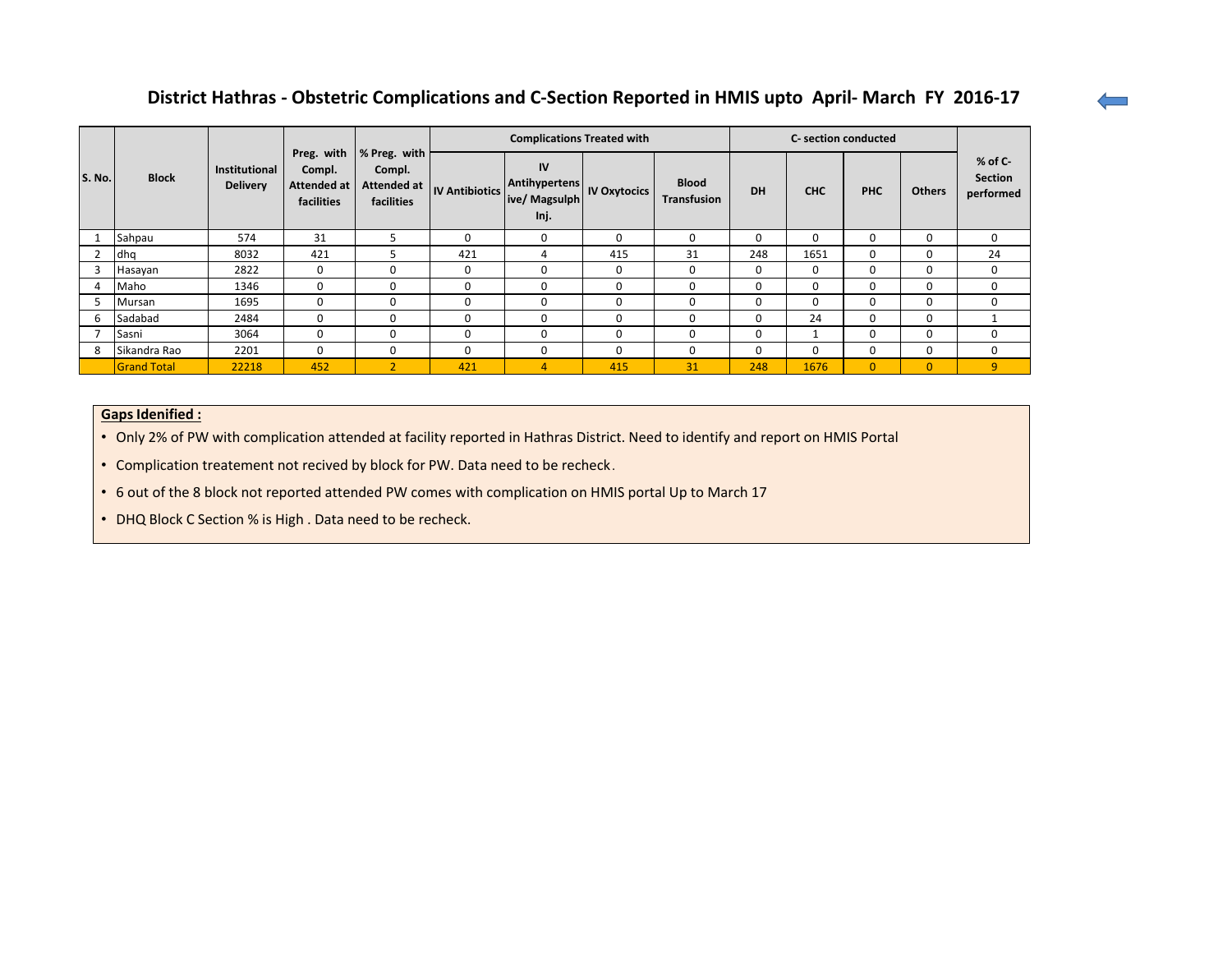## **Child care services Trend, Distribution and progress District Hathras - Child Care Services Reported in HMIS upto April- March FY 2016-17**



| <b>Block</b>       | <b>Total Live</b><br><b>Births</b> | <b>Still Birth</b> | % of still<br>birth | Number of<br><b>Newborns</b><br>weighed at<br>birth | $%$ of<br>newborns<br>weighed at<br>birth | <b>Number</b><br>of<br><b>Newborns</b><br>having<br>weight<br>less than<br>2 and half<br>kg | $%$ of<br>newborns<br>having $\leq$<br>2.5 <sub>kg</sub> | <b>Number</b><br>of<br><b>Newborn</b><br>s breast<br>fed<br>within 1<br>hour | % of<br>newborns<br>breast fec<br>within 1 ho |
|--------------------|------------------------------------|--------------------|---------------------|-----------------------------------------------------|-------------------------------------------|---------------------------------------------------------------------------------------------|----------------------------------------------------------|------------------------------------------------------------------------------|-----------------------------------------------|
| dha                | 8041                               | 3                  | 0.0                 | 7740                                                | 96.3                                      | 1415                                                                                        | 18.3                                                     | 8032                                                                         | 99.9                                          |
| Hasayan            | 4664                               | 54                 | 1.1                 | 2440                                                | 52.3                                      | 1047                                                                                        | 22.4                                                     | 4335                                                                         | 92.9                                          |
| Maho               | 5313                               | 32                 | 0.6                 | 1319                                                | 24.8                                      | 377                                                                                         | 7.1                                                      | 5313                                                                         | 100.0                                         |
| Mursan             | 4156                               | 9                  | 0.2                 | 4159                                                | 100.1                                     | 15                                                                                          | 0.4                                                      | 4159                                                                         | 100.1                                         |
| Sadabad            | 6071                               | $\mathbf{0}$       | 0.0                 | 4461                                                | 73.5                                      | 180                                                                                         | 3.0                                                      | 5781                                                                         | 95.2                                          |
| Sahpau             | 3580                               | 16                 | 0.4                 | 3047                                                | 85.1                                      | 547                                                                                         | 15.3                                                     | 3306                                                                         | 92.3                                          |
| Sasni              | 6445                               | 7                  | 0.1                 | 6138                                                | 95.2                                      | 1286                                                                                        | 20.0                                                     | 6421                                                                         | 99.6                                          |
| Sikandra Rao       | 8006                               | 50                 | 0.6                 | 7823                                                | 97.7                                      | 479                                                                                         | 6.0                                                      | 7948                                                                         | 99.3                                          |
| <b>Grand Total</b> | 46276                              | 171                | 0.4                 | 37127                                               | 80.2                                      | 5346                                                                                        | 11.6                                                     | 45295                                                                        | 97.9                                          |
| AHS (2012-13)      |                                    |                    |                     |                                                     | 29.4                                      |                                                                                             | 35.9                                                     |                                                                              | 29.6                                          |



## **Gaps in Child Care:**

- 1. 98 % Breast fed within 1 Hours of births are reported in HMIS is more than AHS 12-13 Data.
- **2. "Total Deliveries is =< Live birth + Still Birth"** but Sikandra Rao,Sadabad and Sahpau block Not follow this validation rule. Need to be focus in Block Validation committee at Block level.
- 3. Newborn weighed at birth reported in HMIS portal is double than AHS 2012- 13
- 4. Mursan Block weight at Birth reported More than live Birth.
- 5. Newborn weighed at birth need to be focus at Sub Center level because less than 70 % Newborn weighed at birth .
- 6. Sadabad block still birth not reported in HMIS Portal up to March 2017 . Data need to be rechack.

| More than 100 %    |
|--------------------|
| Between 80 - 100 % |
| Between 50 - 80 %  |
| Less than 50 %     |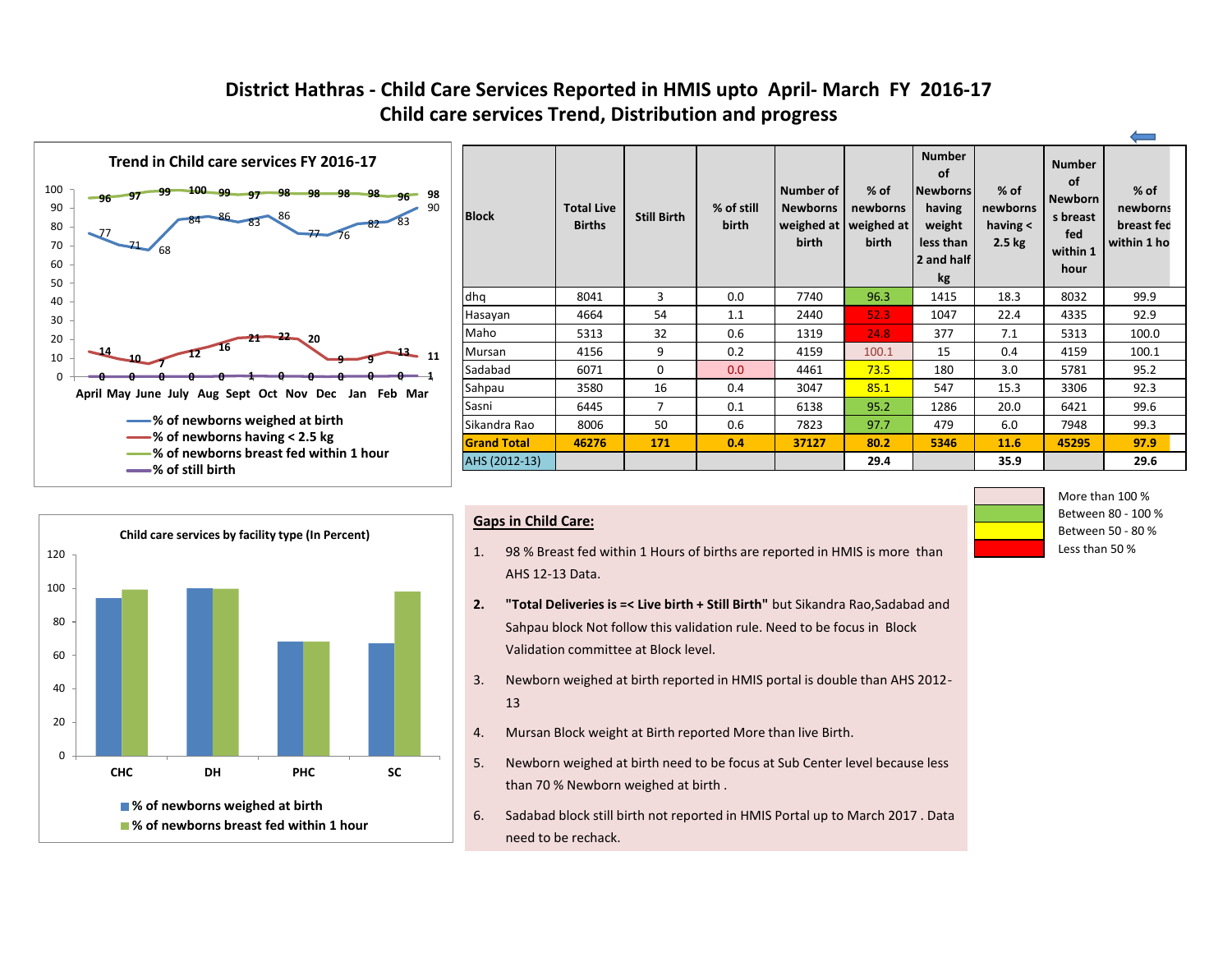## **Child Immunization Trend, Distribution and progress District Hathras - Immunization Services Reported in HMIS upto April- March FY 2016-17**



| <b>Block</b>       | <b>Est. live</b><br>birth | <b>Total Live</b><br><b>Births</b> | Infants 0 to<br>11 months<br>old who<br>received<br><b>BCG</b> | Number of 1% of Infants<br>0 to 11<br>months old<br>who<br>received<br><b>BCG</b> | Number of<br>Infants 0<br>to 11<br>months<br>old who<br>received<br>OPV <sub>0</sub> | $%$ of<br>Infants 0<br>to 11<br>months<br>old who<br>received<br>OPV <sub>0</sub> | <b>Number</b><br>0 to 11<br>months<br>old who<br>received<br>Hepatitis-<br>B <sub>0</sub> | of Infants   % of Infants<br>0 to 11<br>months old<br>who<br>received<br>Hep B <sub>0</sub> | <b>Number</b><br>of Infants<br>0 to 11<br>months<br>old who<br>received<br><b>Measles</b> | $%$ of<br>Infants 0<br>to 11<br>months<br>old who<br>received<br><b>Measles</b> | children 9<br>and 11<br>months<br>fully<br>immunized<br>$IGCG+DPT12$<br>$3+OPV1$ | $%$ of<br>children<br>and 11<br>months<br>fully<br>immunize |
|--------------------|---------------------------|------------------------------------|----------------------------------------------------------------|-----------------------------------------------------------------------------------|--------------------------------------------------------------------------------------|-----------------------------------------------------------------------------------|-------------------------------------------------------------------------------------------|---------------------------------------------------------------------------------------------|-------------------------------------------------------------------------------------------|---------------------------------------------------------------------------------|----------------------------------------------------------------------------------|-------------------------------------------------------------|
| dha                | 3178                      | 8041                               | 5763                                                           | 181.3                                                                             | 4252                                                                                 | 133.8                                                                             | 4026                                                                                      | 126.7                                                                                       | 2814                                                                                      | 88.5                                                                            | 2734                                                                             | 86.0                                                        |
| Hasayan            | 5914                      | 4664                               | 4338                                                           | 73.4                                                                              | 4338                                                                                 | 73.4                                                                              | 0                                                                                         | 0.0 <sub>1</sub>                                                                            | 5404                                                                                      | 91.4                                                                            | 5419                                                                             | 91.6                                                        |
| Maho               | 7019                      | 5313                               | 5331                                                           | 76.0                                                                              | 1319                                                                                 | 18.8                                                                              | 817                                                                                       | 11.6                                                                                        | 5449                                                                                      | 77.6                                                                            | 5449                                                                             | 77.6                                                        |
| Mursan             | 5944                      | 4156                               | 5152                                                           | 86.7                                                                              | 1779                                                                                 | 29.9                                                                              | 1187                                                                                      | 20.0 <sub>1</sub>                                                                           | 6354                                                                                      | 106.9                                                                           | 6060                                                                             | 101.9                                                       |
| Sadabad            | 7283                      | 6071                               | 5880                                                           | 80.7                                                                              | 3136                                                                                 | 43.1                                                                              | 1663                                                                                      | 22.8                                                                                        | 5280                                                                                      | 72.5                                                                            | 5280                                                                             | 72.5                                                        |
| Sahpau             | 4015                      | 3580                               | 3304                                                           | 82.3                                                                              | 2324                                                                                 | 57.9                                                                              | 868                                                                                       | 21.6                                                                                        | 3270                                                                                      | 81.4                                                                            | 2920                                                                             | 72.7                                                        |
| Sasni              | 6924                      | 6445                               | 6249                                                           | 90.3                                                                              | 2792                                                                                 | 40.3                                                                              | 1856                                                                                      | 26.8                                                                                        | 6504                                                                                      | 93.9                                                                            | 6502                                                                             | 93.9                                                        |
| Sikandra Rao       | 6829                      | 8006                               | 6430                                                           | 94.2                                                                              | 2081                                                                                 | 30.5                                                                              | 1955                                                                                      | 28.6                                                                                        | 5895                                                                                      | 86.3                                                                            | 5882                                                                             | 86.1                                                        |
| <b>Grand Total</b> | 47106                     | 46276                              | 42447                                                          | 90.1                                                                              | 22021                                                                                | 46.7                                                                              | 12372                                                                                     | 26.3                                                                                        | 40970                                                                                     | 87.0                                                                            | 40246                                                                            | 85.4                                                        |
|                    |                           |                                    |                                                                |                                                                                   |                                                                                      |                                                                                   |                                                                                           |                                                                                             |                                                                                           |                                                                                 |                                                                                  |                                                             |



## **Gaps in Immunization:**

- 1. Number of live birth and BCG given not corresponding in most of the block as per the table.
- 2. BCG, OPV 0 , Hep B 0 Doses are given at birth time but reporting shows all three are not given at the time at SC level, it is showing service gap at facility and need focus Monitoring.
- 3. "**No. of infants (0-11 months old)immunized for measles >= No. of infants(9-11 months old) fully immunized** " but Hasayan block reporting fully immunization infants 0 to 11 month is more than measles given to infants 0 to 11 months old. Data need to be chack
- 4. Need to be foucs at PHC level regarding Birth Doses.
- 5. Sadabad block Fully immunization and Measles Coverage is low other than Block.
- 6. Hasayan Block Hep B0 child not reported in HMIS up to March-17. Data need to recheck
- 7. Mursan Block Measles and Fully immunization children reported more then Estimeted live birth. Data need to recheck.
- 8. Hasayan, Maho and Sasni block measles and fully Immunization data is equal. Data Need to Recheak

Less than 50 % More than 100 % Between 80 - 100 % Between 50 - 80 %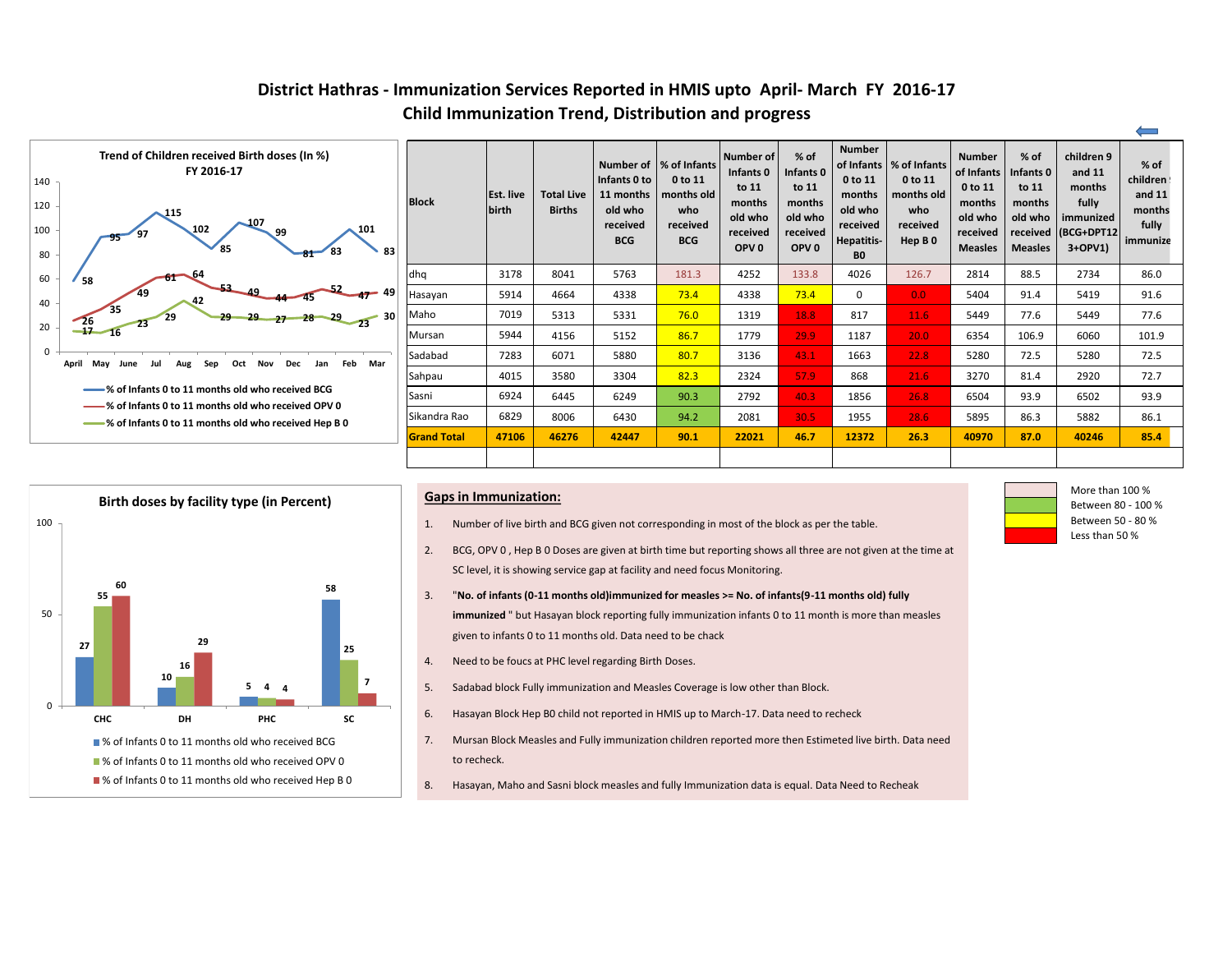## **District Hathras - Family Planning Services Reported in HMIS upto April- March FY 2016-17 Family planning Trend, Distribution and progress**



| <b>Block</b>       | <b>Potential</b><br>unmet<br>need for<br>limiting<br>method | Sterilization<br>Male | Sterilization<br>emale | % achivement<br>for limiting<br>method | <b>Potential</b><br>unmet<br>need for<br>spacing<br>method | new<br><b>IUD</b><br>Insertio<br>ns | Condom<br><b>Users</b> | <b>Oral Pills</b><br><b>Users</b> | %<br>achiveme<br>nt for<br>spacing<br>method | <b>Total</b><br>need for<br>family<br>planning | % of Total<br>family<br>planning<br>service<br>provided |
|--------------------|-------------------------------------------------------------|-----------------------|------------------------|----------------------------------------|------------------------------------------------------------|-------------------------------------|------------------------|-----------------------------------|----------------------------------------------|------------------------------------------------|---------------------------------------------------------|
| dha                | 3163                                                        | 13                    | 400                    | 13.06                                  | 2152                                                       | 1831                                | 874                    | 582                               | 112.1                                        | 15220                                          | 24.3                                                    |
| Hasayan            | 2895                                                        | 0                     | $\Omega$               | 0.00                                   | 4255                                                       | 1702                                | 955                    | 355                               | 48.3                                         | 20473                                          | 14.7                                                    |
| Maho               | 2811                                                        | 0                     | 74                     | 2.63                                   | 4132                                                       | 2651                                | 1296                   | 295                               | 71.3                                         | 19882                                          | 21.7                                                    |
| Mursan             | 2907                                                        | 0                     | 170                    | 5.85                                   | 4274                                                       | 2407                                | 1402                   | 321                               | 63.8                                         | 20562                                          | 20.9                                                    |
| Sadabad            | 3599                                                        | 3                     | 321                    | 9.00                                   | 5290                                                       | 1024                                | 1566                   | 149                               | 22.2                                         | 25454                                          | 12.0                                                    |
| Sahpau             | 1917                                                        | 12                    | 45                     | 2.97                                   | 2817                                                       | 1564                                | 1303                   | 865                               | 86.2                                         | 13556                                          | 27.9                                                    |
| Sasni              | 3417                                                        | 0                     | 270                    | 7.90                                   | 5023                                                       | 2025                                | 1321                   | 304                               | 46.4                                         | 24169                                          | 16.2                                                    |
| Sikandra Rao       | 3367                                                        | 0                     | $\Omega$               | 0.00                                   | 4949                                                       | 2485                                | 1237                   | 146                               | 53.2                                         | 23813                                          | 16.2                                                    |
| <b>Grand Total</b> | 24077                                                       | 28                    | 1280                   | 5.43                                   | 32893                                                      | 15689                               | 9953                   | 3017                              | 56.9                                         | 163130                                         | 18.4                                                    |

- 1. Two block not reported limiting Family planning Method cases in HMIS portal .
- 2. Sadabad and Sikandra Rao block family planning achivement is very low. Need to be
- 3. Sadabad Block IUCD insertion is Very less reporting on HMIS Portal. Need to be focus
- 4. Sikandra Rao block Oral Pills Users very less reported in HMIS Portal up to March 2017.
- 5. DHQ and Hasayan Block Condom User very low as compare to Other block. Focus to
- 6. Maho , Sahpau and DHQ block achivement for spacing method is more than District %.



Less than 50 % More than 100 % Between 80 - 100 % Between 50 - 80 %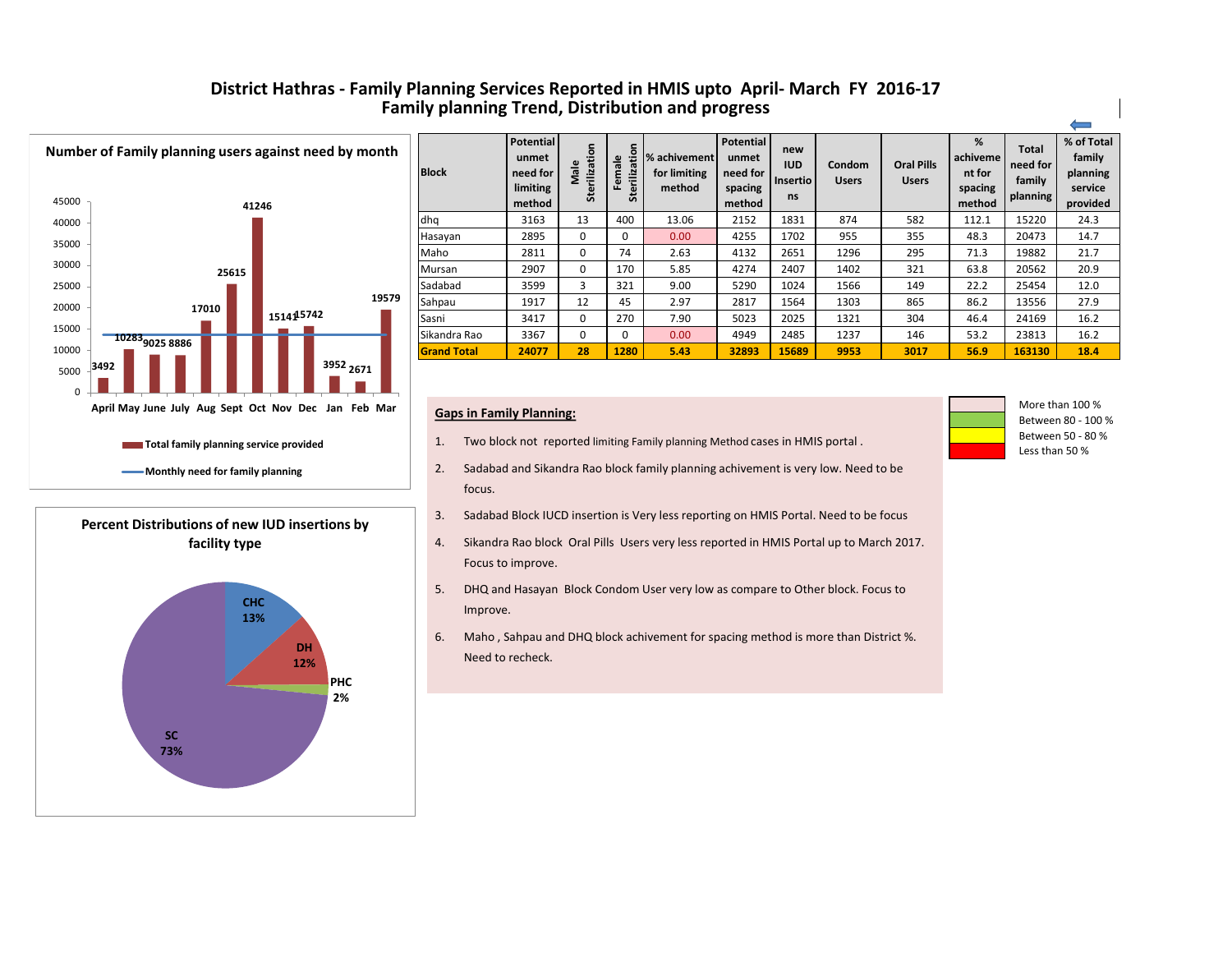| List of Indicators covered in HMIS Bulletin FY 2016-17 |  |  |
|--------------------------------------------------------|--|--|
|--------------------------------------------------------|--|--|

| S.No.          | Domain                    | Indicator                                                                          | <b>Numerator</b>                                                           | <b>Denominator</b>                                                              | Page no.       |
|----------------|---------------------------|------------------------------------------------------------------------------------|----------------------------------------------------------------------------|---------------------------------------------------------------------------------|----------------|
| 1              | <b>MCTS</b>               | % of mother registered in MCTS against estimated                                   | Total # Mother registered in MCTS                                          | <b>Estimated Pregnancies</b>                                                    | 5              |
| $\overline{2}$ | <b>MCTS</b>               | % Children registered against estimated                                            | Total # Children registered in MCTS                                        | <b>Estimated live births</b>                                                    | 5              |
| 3              | <b>MCTS</b>               | % High risk PW reported in MCTS                                                    | Sum of pregnant women having hb<7 and any other maternal<br>complication   | Total # Registered Mothers in current year                                      | 5              |
| 4              | <b>MCTS</b>               | % of Mother received ANC 3 against registered PW with LMP<br>2014-15               | Mother (LMP 2015-16) received ANC 3                                        | Total # pregnant women registered with LMP<br>in 2015-16                        | 5              |
| 5              | <b>MCTS</b>               | % of PW delivered against registered with LMP in 2014-15                           | Total # Pregnant women (LMP 2015-16) delivered                             | Total # pregnant women registered with LMP<br>in 2015-16)                       | 5              |
| 6              | <b>MCTS</b>               | % of children received full immunization against children<br>registered in 2014-15 | Total # children (DoB 2015-16) received full immunization                  | Total # Children (DoB 2015-16) registered                                       | 5              |
| $\overline{7}$ | <b>ANC</b>                | % of ANC registered to estimated Pregnancy                                         | Total # ANC Registered                                                     | <b>Estimated Pregnancy</b>                                                      | $\overline{7}$ |
| 8              | <b>ANC</b>                | % of ANC registered within 1st trimester                                           | Total # ANC Registered within 1st trim                                     | <b>Estimated Pregnancy</b>                                                      | $\overline{7}$ |
| 9              | <b>ANC</b>                | % of ANC received TT2/Booster                                                      | Total # Pregnant women received TT2/Booster                                | <b>Estimated Pregnancy</b>                                                      | $\overline{7}$ |
| 10             | <b>ANC</b>                | % of ANC received 3ANC checkups                                                    | Total # pregnant women received 3 ANC check ups                            | <b>Estimated Pregnancy</b>                                                      | $\overline{7}$ |
| 11             | Delivery                  | % delivery reported                                                                | Total # Delivery reported                                                  | <b>Estimated Delivery</b>                                                       | 8              |
| 12             | Delivery                  | % of Unreported (Missing) Delivery                                                 | Total # Deliviery not reported                                             | <b>Estimated Delivery</b>                                                       | 8              |
| 13             | Delivery                  | % of institutional deliveries among estimated delivery                             | Total # Institutional Deliviery                                            | <b>Estimated Delivery</b>                                                       | 8              |
| 14             | Delivery                  | % of delivered women discharged within 48 hours                                    | Total # Delivered women discharged within 48 hours                         | Tota # Deliveries conducted at facility                                         | 8              |
| 15             | Delivery                  | % of JSY incentive paid to mothers                                                 | Total # JSY Incentives paid to mothers                                     | Tota # Deliveries conducted at facility                                         | 8              |
| 16             | <b>HRP</b>                | % of having Hb level <11                                                           | Number having Hb level<11                                                  | <b>Estimated Pregnancy</b>                                                      | 9              |
| 17             | <b>HRP</b>                | % of severe (Hb <7) anemia treated rate at institution                             | Total # Severe (Hb <7) anemia treated at institution                       | Total # ANC Registered                                                          | 9              |
| 18             | <b>HRP</b>                | % of PW with hypertension                                                          | Total # Pregnant women with Hypertension (BP>140/90)                       | <b>Estimated Pregnancy</b>                                                      | 9              |
| 19             | Obstetric<br>Complication | % Pregnant women having Obstetric complication attend at<br>facility               | Total # Pregnant women having Obstetric complication attend<br>at facility | Total number of deliveries conducted at<br>facilities                           | 10             |
| 20             | Obstetric<br>Complication | % C-Section Performed                                                              | Total # C sections performed at facilities                                 | Total number of deliveries conducted at<br>facilities                           | 10             |
| 21             | Child Care                | % of Still birth                                                                   | Total # Still Birth                                                        | Sum of Live birth & Still birth                                                 | 11             |
| 22             | Child Care                | % of newborns weighed at birth                                                     | Number of Newborns weighed at birth                                        | Total # Live Births                                                             | 11             |
| 23             | Child Care                | % of newborns having weight < 2.5 kg                                               | Total # newborns having weight < 2.5 kg                                    | Total # Live Births                                                             | 11             |
| 24             | <b>Child Care</b>         | % of newborns breast fed within 1 hour                                             | Total # newborns breast fed within 1 hour                                  | Total # Live Births                                                             | 11             |
| 25             | Immunization              | % of Infants 0 to 11 months old who received BCG                                   | Total # Infants 0 to 11 months old who received BCG                        | Total # Estimated Births                                                        | 12             |
| 26             | Immunization              | % of Infants 0 to 11 months old who received OPV 0                                 | Total # Infants 0 to 11 months old who received OPV 0                      | Total # Estimated Births                                                        | 12             |
| 27             | Immunization              | % of Infants 0 to 11 months old who received Hep B 0                               | Total # Infants 0 to 11 months old who received Hep B 0                    | <b>Total # Estimated Births</b>                                                 | 12             |
| 28             | Immunization              | % of Infants 0 to 11 months old who received Measles                               | Total # Infants 0 to 11 months old who received Measles                    | Total # Estimated Births                                                        | 12             |
| 29             | Immunization              | % of children 9 and 11 months fully immunized                                      | Total # children 9 and 11 months fully immunized                           | <b>Total # Estimated Births</b>                                                 | 12             |
| 30             | <b>Family Planning</b>    | % achivement for limiting method                                                   | Total # Sterilization (Male & Female)                                      | Potential unmet need for limiting method                                        | 13             |
| 31             | <b>Family Planning</b>    | % achivement for spacing method                                                    | Sum of IUCD and oral Pill users                                            | Potential unmet need for spacing method                                         | 13             |
| 32             |                           | Family Planning % of Total family planning service provided                        | Sum of Spacing and Limiting method's users                                 | Potential unment need for FP Method<br>(Limiting & Spacing & Est Condom users & | 13             |

 $\leftarrow$